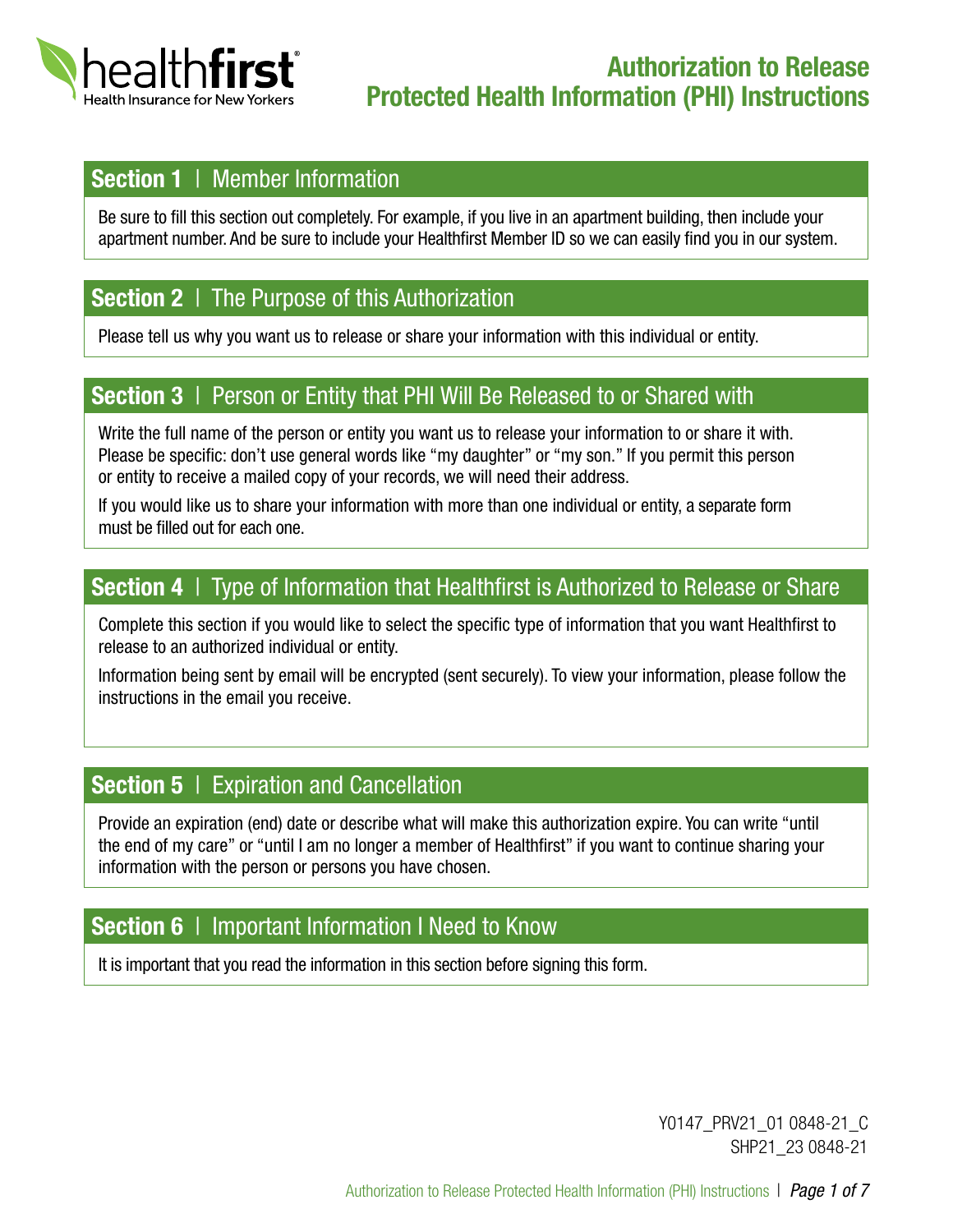## Authorization to Release Protected Health Information (PHI) Instructions

## Section 7 | Member's or Authorized Party's Signature

| <b>Signature of Adult Member or Authorized Party</b>                                                                                                                                                                      | <b>Signature of Minor Members</b>                                                                                                         |  |
|---------------------------------------------------------------------------------------------------------------------------------------------------------------------------------------------------------------------------|-------------------------------------------------------------------------------------------------------------------------------------------|--|
| If you are the adult member or the authorized party<br>signing this form, please check the correct box to<br>indicate your relationship to the member. Sign and<br>print your name, and don't forget to include the date. | If you are a minor signing this form, please check<br>the correct box. Sign and print your name,<br>and don't forget to include the date. |  |
| Please note; if you are the member signing this form your name in this section must match                                                                                                                                 |                                                                                                                                           |  |

Please note: if you are the member signing this form, your name in this section must match the name used in Section 1.

### If you are signing this form on behalf of the member, you must provide the supporting documentation authorizing you to represent the member.

| Examples of supporting documentation (for example, legal documentation)                                                                                                                                                                    |                                                                                                                                                                                                                                                                                                         |  |
|--------------------------------------------------------------------------------------------------------------------------------------------------------------------------------------------------------------------------------------------|---------------------------------------------------------------------------------------------------------------------------------------------------------------------------------------------------------------------------------------------------------------------------------------------------------|--|
| Power of Attorney                                                                                                                                                                                                                          | This legal document gives someone you trust permission to act on<br>your behalf in healthcare billing/payment matters, which can<br>include some health information. This individual cannot make<br>healthcare decisions for you.                                                                       |  |
| <b>Executor of Estate</b>                                                                                                                                                                                                                  | This legal document is used when the member (you) is deceased<br>and tasks an individual to handle the deceased member's<br>estate/affairs.                                                                                                                                                             |  |
| <b>Healthcare Proxy</b>                                                                                                                                                                                                                    | This document gives someone you trust permission to make<br>healthcare-related decisions if you are unable to make decisions<br>or are incapacitated.<br>NOTE: clinical documentation supporting the member's (your)<br>inability to make decisions must accompany the signed Healthcare<br>Proxy form. |  |
| Guardianship                                                                                                                                                                                                                               | This document gives a court-appointed individual authority<br>to act on behalf of the member (you) and to take care of them,<br>including their property, healthcare, etc.                                                                                                                              |  |
| Mail, fax, or email this completed form and any relevant documentation to<br><b>Healthfirst Member Services</b><br>Mail: P.O. Box 5165, New York, NY 10274-5165<br>Fax: 1-212-801-3250<br>Email: CCO-Member Record Request@healthfirst.org |                                                                                                                                                                                                                                                                                                         |  |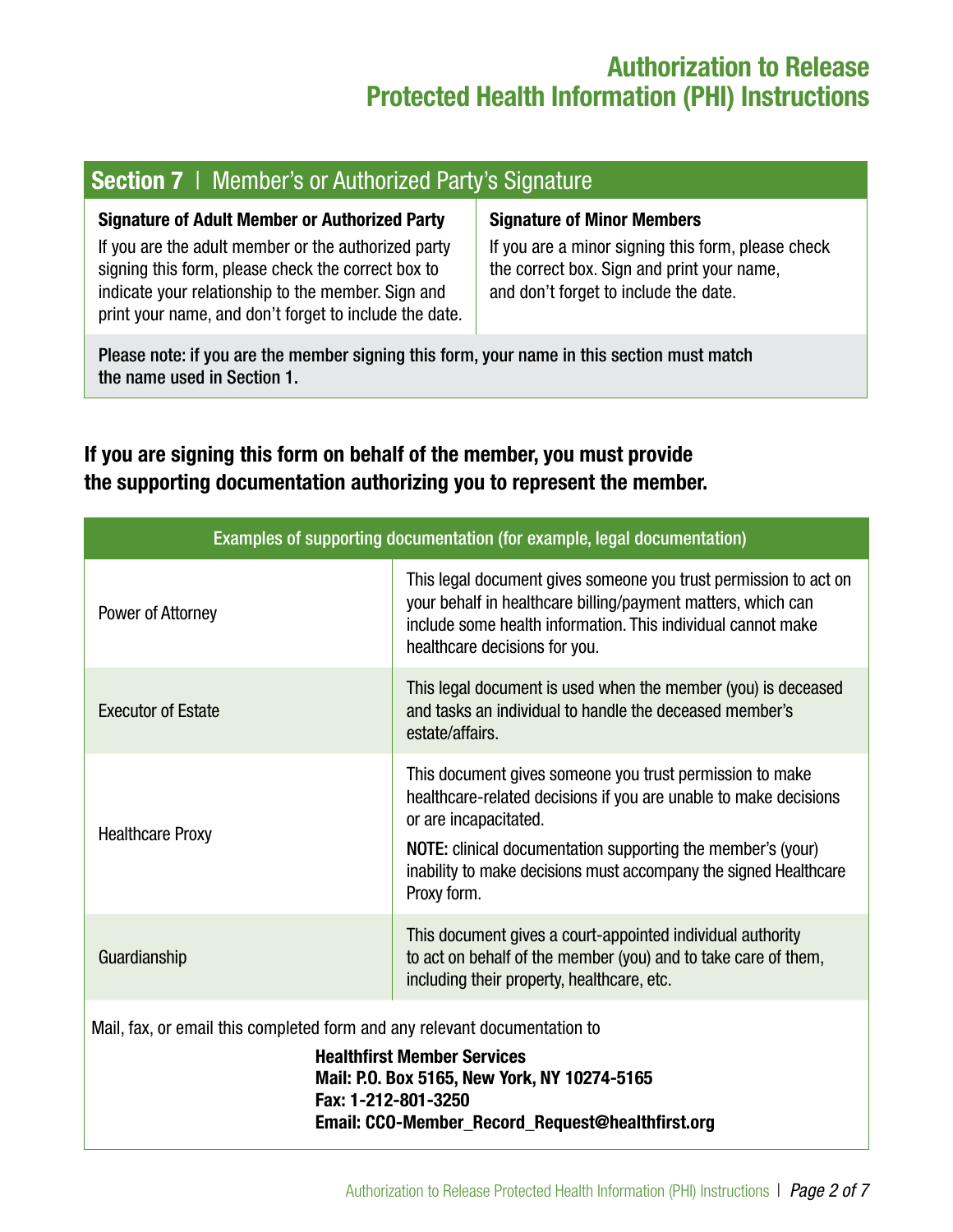

# Authorization to Release Protected Health Information (PHI)

By completing or signing this form, I, or my authorized party, permit Healthfirst to share my PHI with the people or entities listed below. By Healthfirst, I also mean the company's subsidiaries, affiliates, employees, agents, and subcontractors. For help in completing this form, call the Member Services phone number on your Healthfirst Member ID card.

| Section 1   Member Information            |                            |           |                     |              |          |
|-------------------------------------------|----------------------------|-----------|---------------------|--------------|----------|
| <b>First Name</b>                         | <b>Middle Initial</b>      | Last Name |                     |              |          |
| Member ID                                 | Date of Birth (MM/DD/YYYY) |           | <b>Phone Number</b> |              |          |
| Mailing Address (include Apt. #, Bldg. #) |                            | City      |                     | <b>State</b> | Zip Code |
| Email                                     |                            |           |                     |              |          |

| <b>Section 2</b>   The Purpose of this Authorization |                                                          |  |
|------------------------------------------------------|----------------------------------------------------------|--|
|                                                      | Please select the reason for this authorization request. |  |
|                                                      | $\bigcirc$ For My Use $\bigcirc$ Other (please specify): |  |

### Section 3 | Person or Entity that PHI Will Be Released to or Shared with

#### Please check the box to indicate the person's or entity's relationship to you:

| $\bigcirc$ Spouse $\bigcirc$ Domestic Partner $\bigcirc$ Adult Child $\bigcirc$ Parent $\bigcirc$ Other (please specify): |  |  |
|---------------------------------------------------------------------------------------------------------------------------|--|--|
| Please complete the following information:                                                                                |  |  |
| Individual or Entity Full Name                                                                                            |  |  |

| Mailing Address (include Apt. #, Bldg. #) | City                | <b>State</b> | Zip Code |
|-------------------------------------------|---------------------|--------------|----------|
| Email                                     | <b>Phone Number</b> |              |          |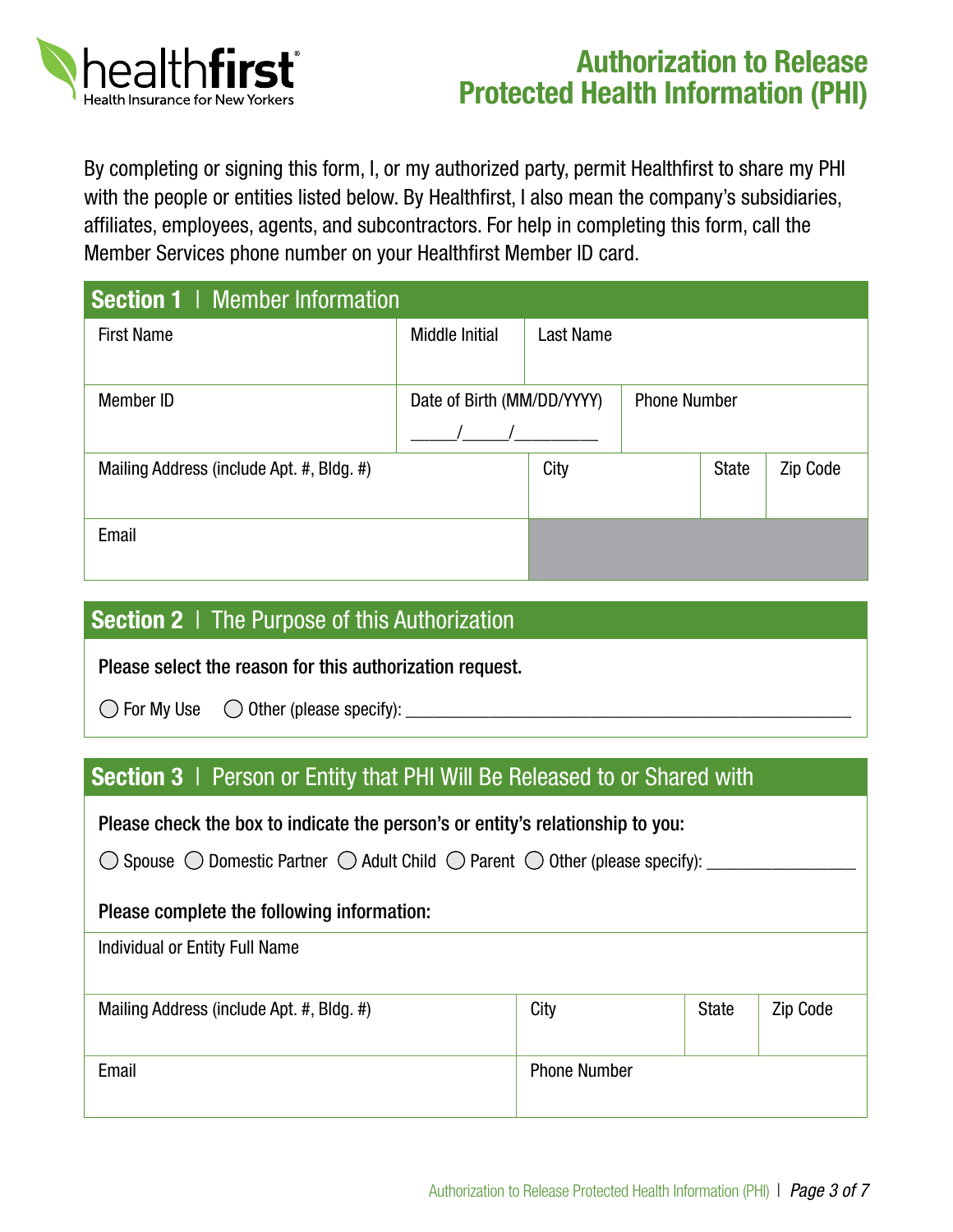## Section 4 | Type of Information that Healthfirst is Authorized to Release or Share

| <b>Method of Disclosure:</b> I want Healthfirst to release the following information by $\heartsuit$ mail or $\heartsuit$ email                                                                                                                                                                                                                                                        |  |  |
|----------------------------------------------------------------------------------------------------------------------------------------------------------------------------------------------------------------------------------------------------------------------------------------------------------------------------------------------------------------------------------------|--|--|
| <b>Date of Service:</b> from ______________________through ___________________________                                                                                                                                                                                                                                                                                                 |  |  |
| Type of Information to be Released:                                                                                                                                                                                                                                                                                                                                                    |  |  |
| 1. Standard Health Information: [   Claims and Related Appeals   Billing/Enrollment                                                                                                                                                                                                                                                                                                    |  |  |
| 2. Sensitive information will not be released unless you specifically request it by checking the box<br>and putting your initials in the space next to your selection:                                                                                                                                                                                                                 |  |  |
| Mental Health ____________ [Sexually Transmitted Infections (STIs) _________<br>□ HIV/AIDS __________  □ Reproductive Health/Family Planning Health _________<br>All sensitive information                                                                                                                                                                                             |  |  |
| <b>SUBSTANCE USE DISORDER (SUD):</b> In order to comply with the Federal Rules for Confidentiality of Alcohol<br>and Drug Abuse Patient Records (Title 42 of the Code of Federal Regulations, Chapter I, Part 2), the<br>Authorization to Release Substance Use Disorder (SUD) Protected Health Information (PHI) form must be used<br>to submit requests for SUD-related information. |  |  |
| <b>Section 5</b>   Expiration and Cancellation                                                                                                                                                                                                                                                                                                                                         |  |  |
| This authorization will automatically expire 24 (twenty-four) months from the date it is signed.<br>Or, please insert a date or event that will make it expire before 24 months.                                                                                                                                                                                                       |  |  |

 $\bigcirc$  Authorization should expire on  $\frac{1}{\sqrt{1-\frac{1}{2}}}\$  (MM/DD/YYYY) or

Once the following event occurs: \_\_\_\_\_\_\_\_\_\_\_\_\_\_\_\_\_\_\_\_\_\_\_\_\_\_\_\_\_\_\_\_\_\_\_\_\_\_\_\_\_\_\_\_\_\_\_\_\_\_\_\_\_\_

Right to Cancel: I may cancel this authorization form at any time. If I wish to do so, I can write to Healthfirst's Privacy Office either by mail to P.O. Box 5183, NY, NY 10274-5183, or by email at [HIPAAprivacy@healthfirst.org](mailto:HIPAAprivacy%40healthfirst.org.?subject=). I understand it will not affect any action Healthfirst took before they received my cancellation request.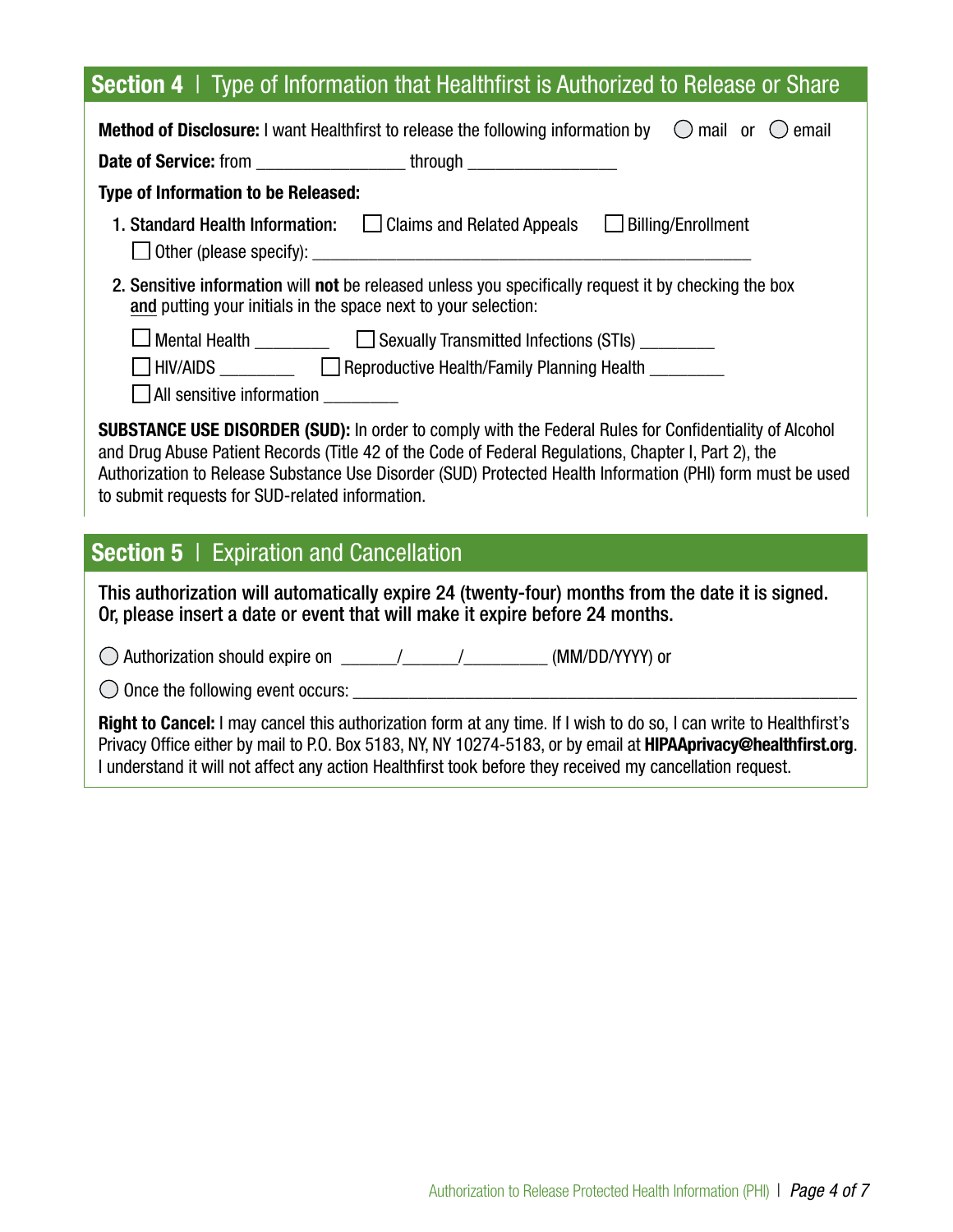### Section 6 | Important Information I Need to Know

My signature below means that I understand and agree to the following:

- **This authorization is voluntary and can be cancelled at any time. My cancellation will not affect any** action Healthfirst took before they received my cancellation request.
- With the exception of HIV/AIDS, my health information may be subject to re-disclosure by the recipient, and no longer protected by privacy regulations, if the organization or person authorized to receive the information is not a health plan or healthcare provider.
- $\blacksquare$  Healthfirst cannot condition my treatment, payment, enrollment, or my eligibility for benefits and payment for services if I do not sign this form. However, without a valid form, my request to release information to the individual(s) or entity(ies) named above cannot be fulfilled.

## **Section 7** | Member's or Authorized Party's Signature

| Select the section that applies and sign your name.                                                                                                                                                                                                                                                                                                                                                                                                                                       |                                                                                                                                                                                                                                                                                                                                                                                            |  |
|-------------------------------------------------------------------------------------------------------------------------------------------------------------------------------------------------------------------------------------------------------------------------------------------------------------------------------------------------------------------------------------------------------------------------------------------------------------------------------------------|--------------------------------------------------------------------------------------------------------------------------------------------------------------------------------------------------------------------------------------------------------------------------------------------------------------------------------------------------------------------------------------------|--|
| <b>Adult Member's or Authorized Party's Signature</b><br>(Check the box that applies)                                                                                                                                                                                                                                                                                                                                                                                                     | <b>Minor Member's Signature</b><br>(check all applicable boxes)                                                                                                                                                                                                                                                                                                                            |  |
| You are the member, or the member's legal<br>representative (please circle): Power of Attorney,<br>Proxy, Guardianship, Other: 2000 2010 2020<br>You are the parent or legal guardian of a minor<br>and the information shared does not pertain to<br>one of the following "sensitive" conditions:<br>a. Mental Health<br><b>b.</b> Sexually Transmitted Infections (STIs)<br>c. HIV/AIDS<br>d. Reproductive/Family Planning<br>(including contraception, prenatal care,<br>and abortion) | $\Box$ You are married<br>$\Box$ You are not emancipated, between the ages<br>of 12 and 17, and the information authorized for<br>release pertains to one of the following sensitive<br>conditions:<br>a. Mental Health<br><b>b.</b> Sexually Transmitted Infections (STIs)<br>c. HIV/AIDS<br>d. Reproductive/Family Planning<br>(including contraception, prenatal care,<br>and abortion) |  |
|                                                                                                                                                                                                                                                                                                                                                                                                                                                                                           |                                                                                                                                                                                                                                                                                                                                                                                            |  |
|                                                                                                                                                                                                                                                                                                                                                                                                                                                                                           |                                                                                                                                                                                                                                                                                                                                                                                            |  |
|                                                                                                                                                                                                                                                                                                                                                                                                                                                                                           |                                                                                                                                                                                                                                                                                                                                                                                            |  |
| ورجية ومرجلة والمستلوث والمراجع والملط والمتعارض والمتحدود                                                                                                                                                                                                                                                                                                                                                                                                                                | ورزوع والمستور والمستمراط والمترومين ومحمولين سموا ومسموما والملاطم                                                                                                                                                                                                                                                                                                                        |  |

NOTE: If the person signing this authorization form is not the member, please provide the relevant document permitting you to act on the member's behalf (e.g., power of attorney, guardianship, executor of estate, etc.). Please see page 2 of the *Authorization to Release Protected Health Information (PHI) Instructions* for examples of approved documentation.

Return this completed form and any relevant documentation to

Healthfirst Member Services Mail: P.O. Box 5165, New York, NY 10274-5165 Fax: 1-212-801-3250 Email: CCO-Member\_Record\_Request@healthfirst.org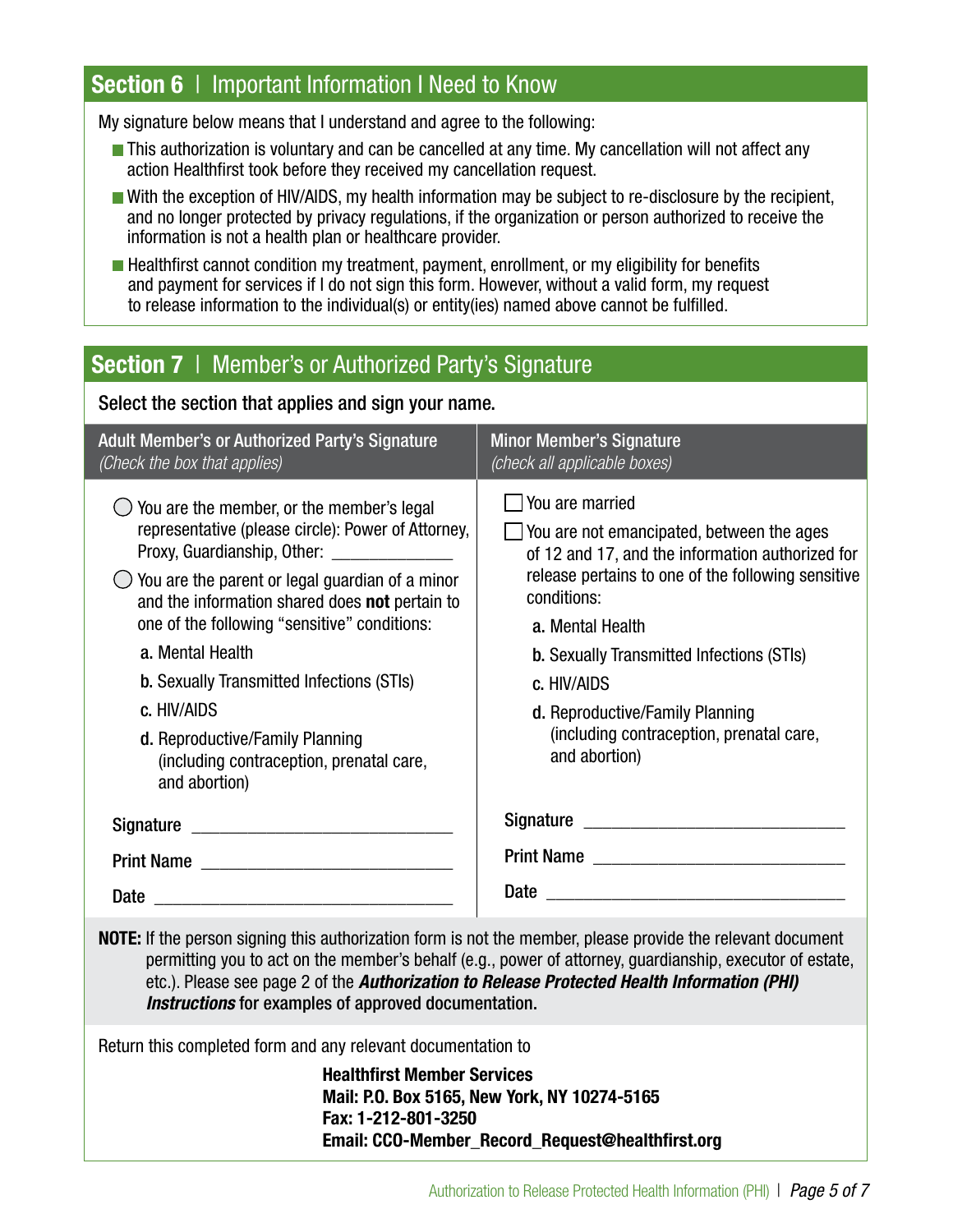

# Personal/Authorized Representative Request Form

[PLEASE PRINT]

This form identifies a person who has legal authority to act on a Healthfirst member's behalf in making decisions related to the member's healthcare. This provision applies to persons with legal guardianship, power of attorney, or other documented legal authority to act on behalf of a member. Questions regarding this form should be directed to Healthfirst Member Services at the phone number on the Member ID card.

| <b>Member Information</b> (Include any letters in front of the identification number on the Member ID) |
|--------------------------------------------------------------------------------------------------------|
|--------------------------------------------------------------------------------------------------------|

| Name (First, Middle, Last, Title)                                                                                                                                                                                                       | <b>Member ID Number</b>                                                                   |  |  |
|-----------------------------------------------------------------------------------------------------------------------------------------------------------------------------------------------------------------------------------------|-------------------------------------------------------------------------------------------|--|--|
| Date of Birth (MM/DD/YYYY) _____/_____/                                                                                                                                                                                                 | Gender $\bigcirc$ Male $\bigcirc$ Female $\bigcirc$ Non-Binary                            |  |  |
| <b>Address</b> (including zip code)                                                                                                                                                                                                     |                                                                                           |  |  |
| Home Telephone Number (including area code)                                                                                                                                                                                             | Daytime Telephone Number (including area code)                                            |  |  |
| <b>Email</b>                                                                                                                                                                                                                            |                                                                                           |  |  |
| <b>Personal Representative Information</b>                                                                                                                                                                                              |                                                                                           |  |  |
| Name (First, Middle, Last, Title)                                                                                                                                                                                                       | Personal/Authorized Rep. Mother's Maiden Name<br>(will be used for identity verification) |  |  |
| <b>Address</b> (including zip code)                                                                                                                                                                                                     | Telephone Number (including area code)                                                    |  |  |
| A copy of a Power of Attorney or other legal document must be attached to this form<br>in order for it to be processed. Attach supporting documentation and describe<br>(e.g., Power of Attorney, Custodial Order, Executor of Estate). |                                                                                           |  |  |
| <b>Type of Documentation</b>                                                                                                                                                                                                            |                                                                                           |  |  |
| Signature/Date (The member's legal Personal/Authorized Representative must sign and<br>date this form for it to be processed.)                                                                                                          |                                                                                           |  |  |
| Print Name <u>experience</u> and the series of the series of the series of the series of the series of the series of the series of the series of the series of the series of the series of the series of the series of the series o     |                                                                                           |  |  |
| Personal/Authorized Representative Signature                                                                                                                                                                                            | <b>Date</b>                                                                               |  |  |

#### PLEASE KEEP A COPY OF THIS FORM FOR YOUR RECORDS